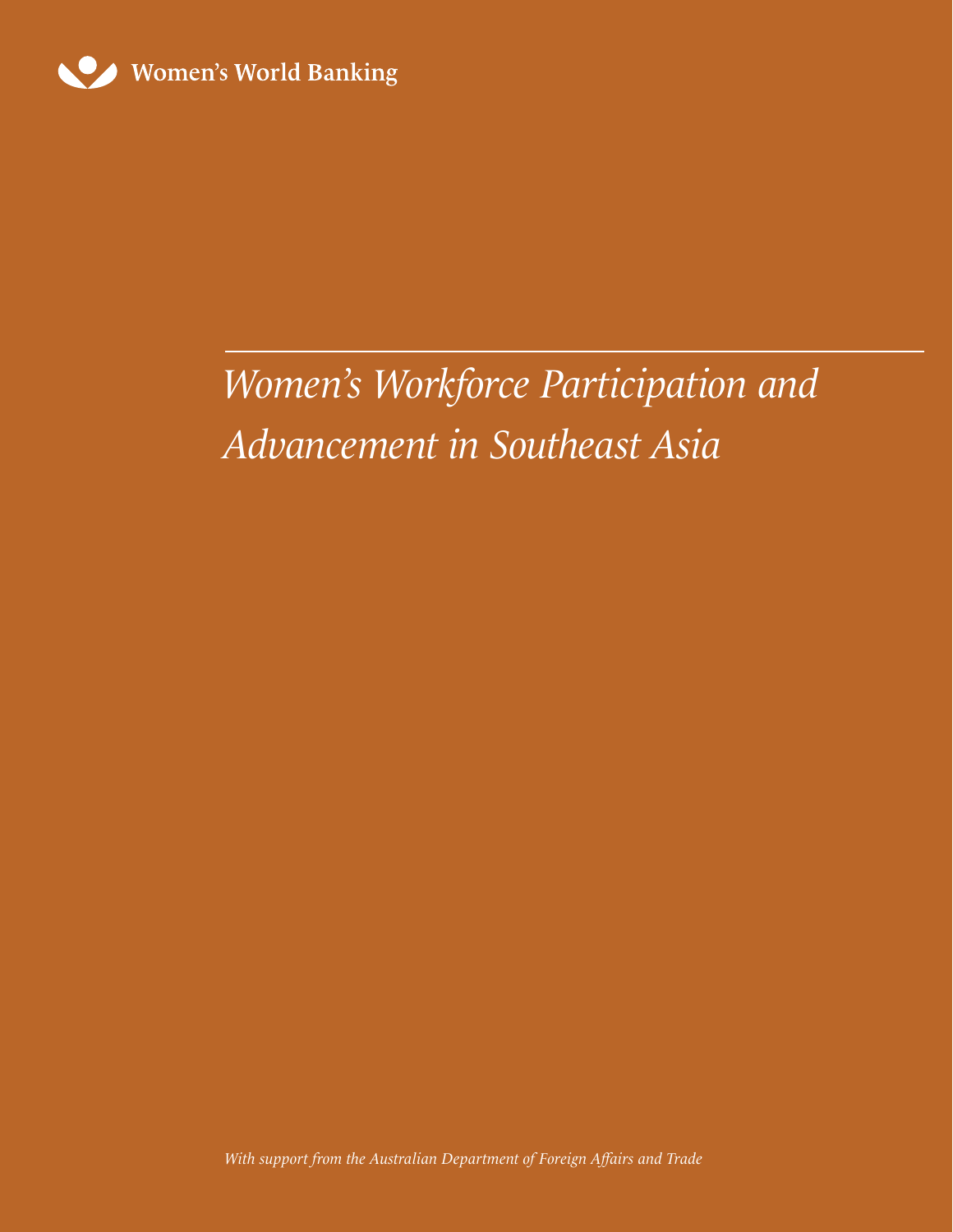

## About Women's World Banking

Women World Banking is the global nonprofit devoted to giving low-income women access to financial tools and resources they need to achieve security and prosperity. For more than 35 years we have worked with financial institutions to show them the benefit of investing in women as clients, and as leaders. We equip these institutions to meet women's needs through authoritative market research, leadership training, sustainable financial products and consumer education. Headquartered in New York, Women's World Banking works with 38 institutions in 27 countries with a reach of 14 million women to create access to finance on a greater scale than ever before.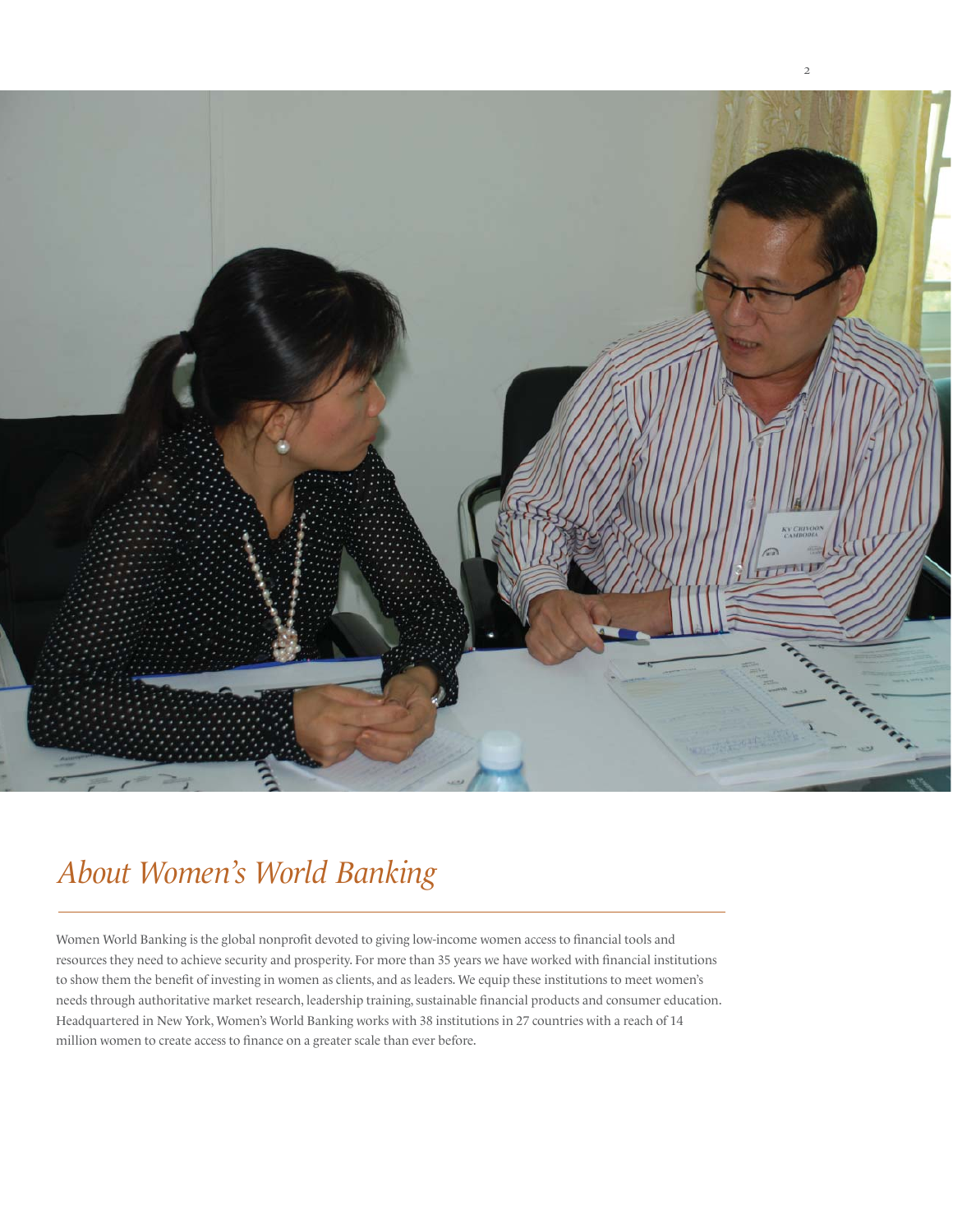## **Introduction**

Research is the foundation of Women's World Banking's work. Throughout our entire 35-year history, Women's World Banking has used market research to get a clear picture of the lives of low-income women, as expressed by women themselves.. Through this research, we have gained rich insights into women's financial behaviors, the life experiences that shape those behaviors, and the financial products that meet their needs.

Additionally, Women's World Banking conducts global and regional studies that enable us to identify new markets, partners with whom to work, and best practices for financial institutions to help women better manage their financial lives. This research has made us a sought after resource for partners looking for ways to ensure more women have access to financial services. This research is critical if we are to expand financial inclusion to the 1 billion women who remain outside the formal financial system.

The Australian Government's Department of Foreign Affairs and Trade (DFAT) commissioned Women's World Banking to assess employment opportunities for women in five markets in Southeast Asia: Cambodia, Indonesia, Myanmar, the Philippines and Vietnam. As many countries in South-East Asia move to middle-income status, continued growth depends on harnessing all productive resources available. Countries will need to increase the size of their formal sector and bring more enterprises and employees into the formal workforce. The study looks specifically at opportunities for employment and advancement for women at select multinational and local banks. The

research will inform a new DFAT initiative to improve women's economic participation and influence the private and public sector to promote women's economic empowerment in the region. The full report and list of references and interviews conducted can be found in the extended version of this research report

The recommendations below are based on this research and informed by years of conducting gender assessments at our partner organizations globally. Women's World Banking began its work in gender diversity in 2008 both in response to a declining number of women at senior levels in the industry and in recognition of the strong business case for gender diversity. Borrowing a concept from corporate marketing strategy, the business case would hold that financial institutions targeting women customers will be more successful at understanding and responding to customers' needs if they mirror their market. This is not to say that men cannot or do not grasp the needs of a female client base, but rather that having women's voices at the tables where decisions are made about which products to offer and how, will lead to decisions that are more responsive to women clients. Differentiation in the market as a gender diverse organization attracts not only top female talent but can have corresponding benefits in attracting new women clients. For additional recommendations on how to increase diversity at financial institutions, see our publication, What if it had been Lehman Brothers & Sisters? The importance of building gender diverse microfinance institutions.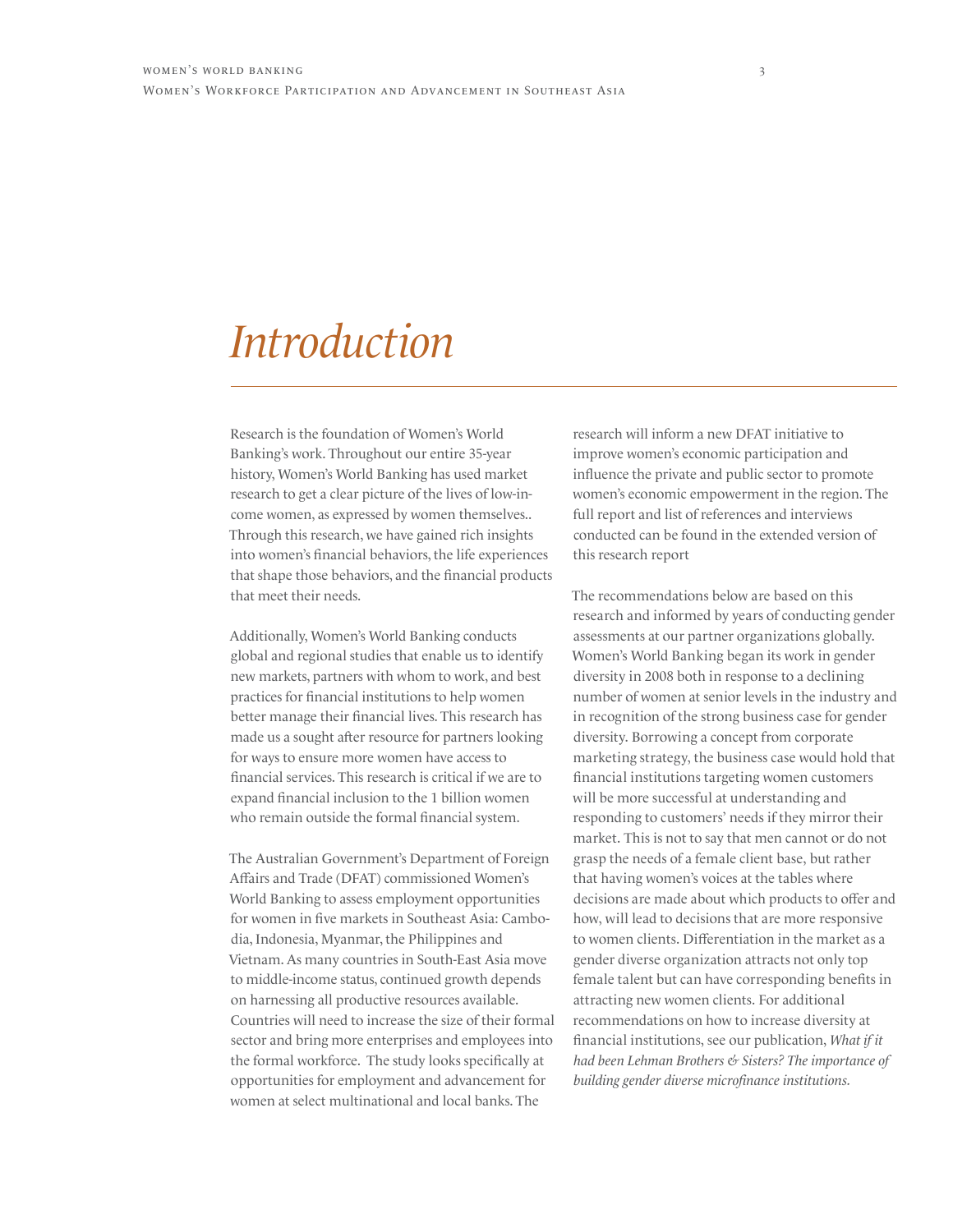# Women's Workforce Participation and Advancement: the Global and Regional Perspective

According to the Human Capital Report<sup>1</sup>, 60 to 70 percent of women of working age participate in the global workforce across all geographies (developed and developing). Throughout the late 1990s and early 2000s, the process of liberalization and globalization has resulted in increased labor opportunities for women. For developing economies in Southeast Asia, increased openness to trade and foreign direct investment has been a key economic growth driver.

In many ways Southeast Asian countries are outperforming much of the world with regards to women's participation in the formal labor force. However, this varies greatly by sub-region, making regional generalizations difficult and indicating a need for

country-specific interventions.

For example, women's participation in the labor force is nearing equality with that of men in lower-income economies (like Myanmar), but has remained low in middle-income countries (like Indonesia)<sup>2</sup>. In these markets, women's increasing rate of participation is driven in part by economic necessity. Women are more likely to engage in informal, low-wage jobs or work as unpaid helpers in family businesses. Across these countries, women outnumber men in product-line manufactur-

#### **Women's Workforce Participation**

■ Total labor force participation (% of total population 15+)



ing. In Cambodia, more than 90 percent of workers in the textile and garment industry are women. In the region, women's labor force participation is highest in East Asia, especially Cambodia (79 percent) and Laos (77 percent). However, occupational segregation and gender wage gaps remain.

#### **Women's Representation at the Top in Southeast Asia**

Globally, male and female new university graduates are being recruited in roughly equal numbers, but women are underrepresented in senior management and in board participation. For instance, women comprise fewer than 5 percent of Fortune 500 CEOs and hold fewer than a quarter of senior management roles and just 19 percent of board seats globally. Moreover, the proportion of senior roles held by women has not changed significantly over the last decade<sup>3</sup>.

> 1 World Economic Forum. 2013. Human Capital Report 2 ILO 2011. Key Indicators of Labor Market. Geneva. ADB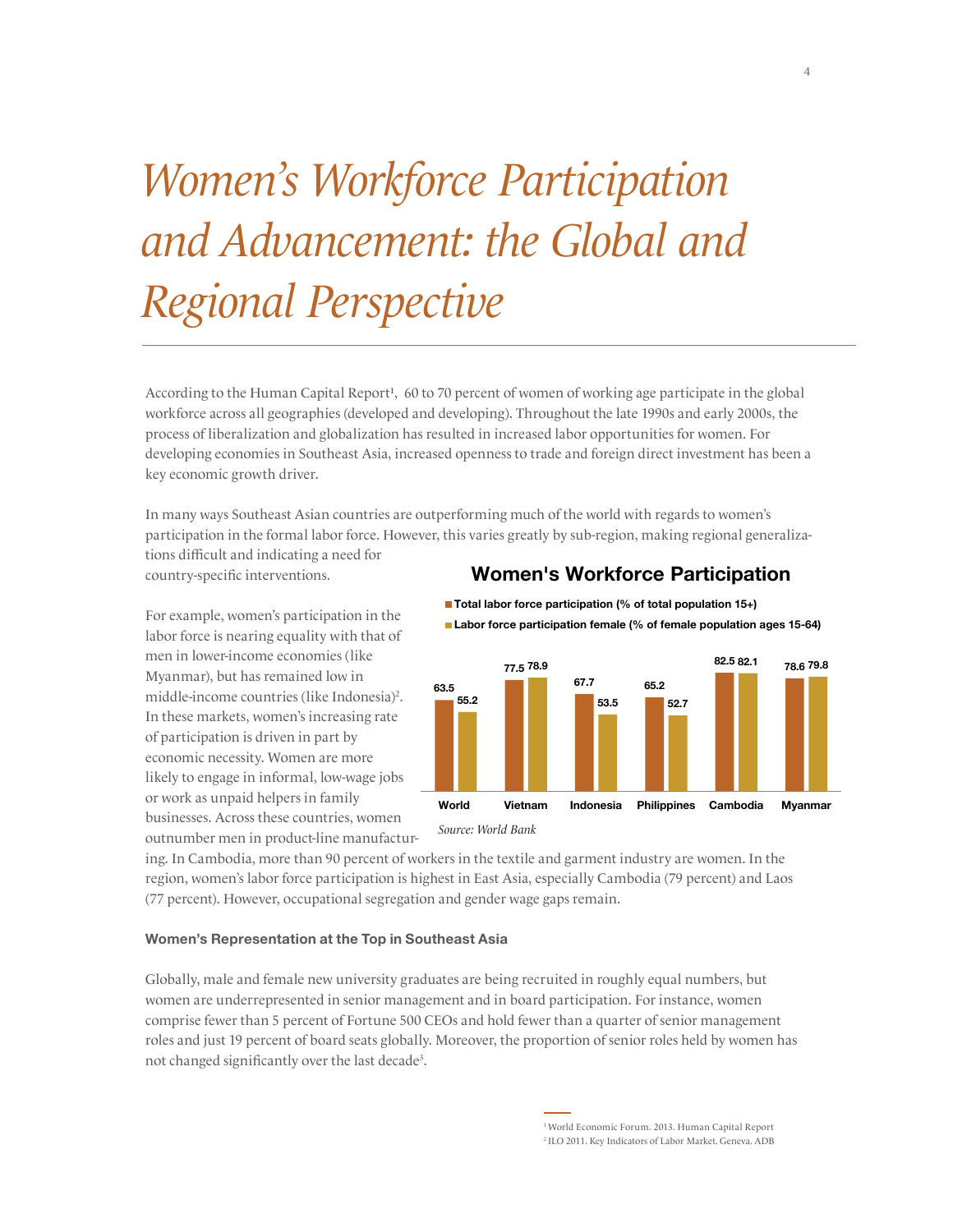A 2012 International Business Report notes that the Southeast Asian region performs better than the global average in both number of women in senior management positions and the number of women chief executives4 . While there is no indisputable explanation for the high representation of women in senior roles, some hypotheses include extended family support for childcare, help with domestic chores, and flexible working conditions due to the large number of family-owned and run businesses. Findings from the field research support the hypothesis that family support provides women the flexibility to take advantage of opportunities that further their career and contributes to the number of women in the labor market.

Despite the relatively high percentage of women in senior management in Southeast Asia, the banks we

studied do have a gradual tapering of women in senior positions, with the exception of Indonesia. Most multinational and local banks attributed this to women leaving the organization to take up child rearing and other family responsibilities. In the Philippines specifically, women cited travel constraints as another reason they might decline a promotion in position.





Source: Grant Thornton International Business Report, survey of mid-size companies

to be clustered in human resources, finance, operations and customer relationship functions. Men appear to cluster in the more traditionally "male-oriented" jobs in technology, corporate and institutional sales. While there are clear stereotypes, exceptions were observed in a few cases. The banks indicated that functions were generally perceived as a matter of choice by the employees (both men and women), supported by merit or performance. Within the participating banks (both multinational and local), there is a perception that women and men prefer certain kinds of jobs.

This is similar to a finding from a 2014 Oliver Wyman report assessing 150 major financial institutions globally. Women have been successful in reaching Executive Committee positions in support and compliance functions (audit, legal, compliance or marketing) but not in profit-generating lines of the business (CEO or head of a business unit, division or region).

<sup>3</sup> World Bank. (http://data.worldbank.org/indicator/SL.TLF.ACTI.FE.ZS/countries/1W-VN-ID-KH-MM-PH?display=graph) 4 Grant Thornton International. 2012.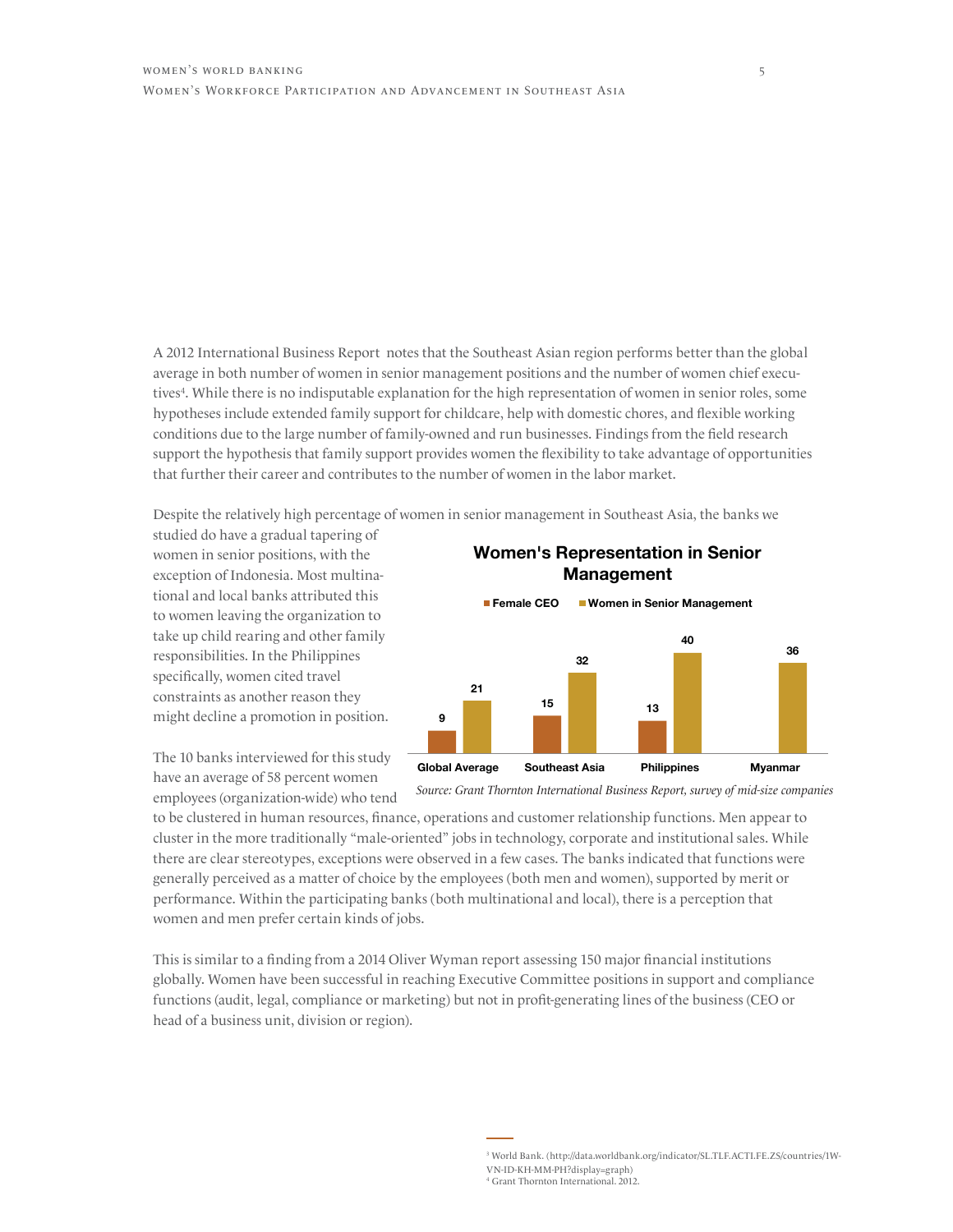### Recommendations

We know from our work that gender equality and diversity is best supported within an ecosystem of both internal support, such as leadership committment and a culture of equality, and external factors including government polices and social norms. Below are some examples of ways to promote good practices in gender diversity in the workplace.

#### IMPLEMENT FLEXIBLE WORKING **CONDITIONS**

When asked about institutional policies or practices, staff said flexible work schedules (shortened work days, flexibility to come in late and/or leave early etc.), flexible working options (part time working, work from home etc.) and support for young mothers and their children would be the most supportive in terms of promoting women's employment. These are seen as critical by both men and women. In terms of uptake for these benefits more women than men seem to prefer to use these services. Women employees confirm that one of the toughest challenges they experience is to manage their work-life balance making flexible work options and support facilities for mothers particularly attractive to them. Flexible-working options are seen as the single biggest enabler for women to balance their dual role at home and in the workplace. Policies that support the transition of women as they return from maternity leave or from extended leave are viewed as an opportunity for women to continue to focus on their career development goals.

Flexible working options are being implemented across most institutions consulted in the study. In some cases, they are structured and formalized, with banks providing infrastructure support (internet, telephone line etc.) to work remotely. In other cases, the practices revolve around flexible work hours which are practiced by individuals on a case-by-case basis. One of the local banks has a fully equipped state of the art nursing room and child-care center, while others have clinics and designated lactation rooms. Furthermore, all institutions are adhering to laws governing maternity and non-discrimination against pregnant women wherever applicable.

#### DEVELOP **OBJECTIVES** FOR GENDER EQUALITY AND **DIVERSITY**

Senior business and HR leaders were asked to elaborate their position on gender equality and diversity within their operations, its place in the organization's strategy, institutional targets for equality and diversity and, in the case of the multinationals, if the policy varied from their global headquarters. All multinational banks in the study have a global policy established by their respective headquarters. In most cases, diversity and inclusion is part of a broad-based global policy. Country offices have the flexibility to adapt/modify the global policy based on the context and its relevance to the country, as long as they align with the overall policy. Thus, within a single multinational institution, different practices and programs exist across countries.

The local banks interviewed do not have a gender policy nor targets. The local banks also do not seem to have a structured method to involve and engage leaders in the gender equality agenda. Possible factors are the absence of a policy and secondly, the level of awareness amongst the leaders. Conservative attitudes about gender in society may impact the way that some local banks approach the gender equity agenda.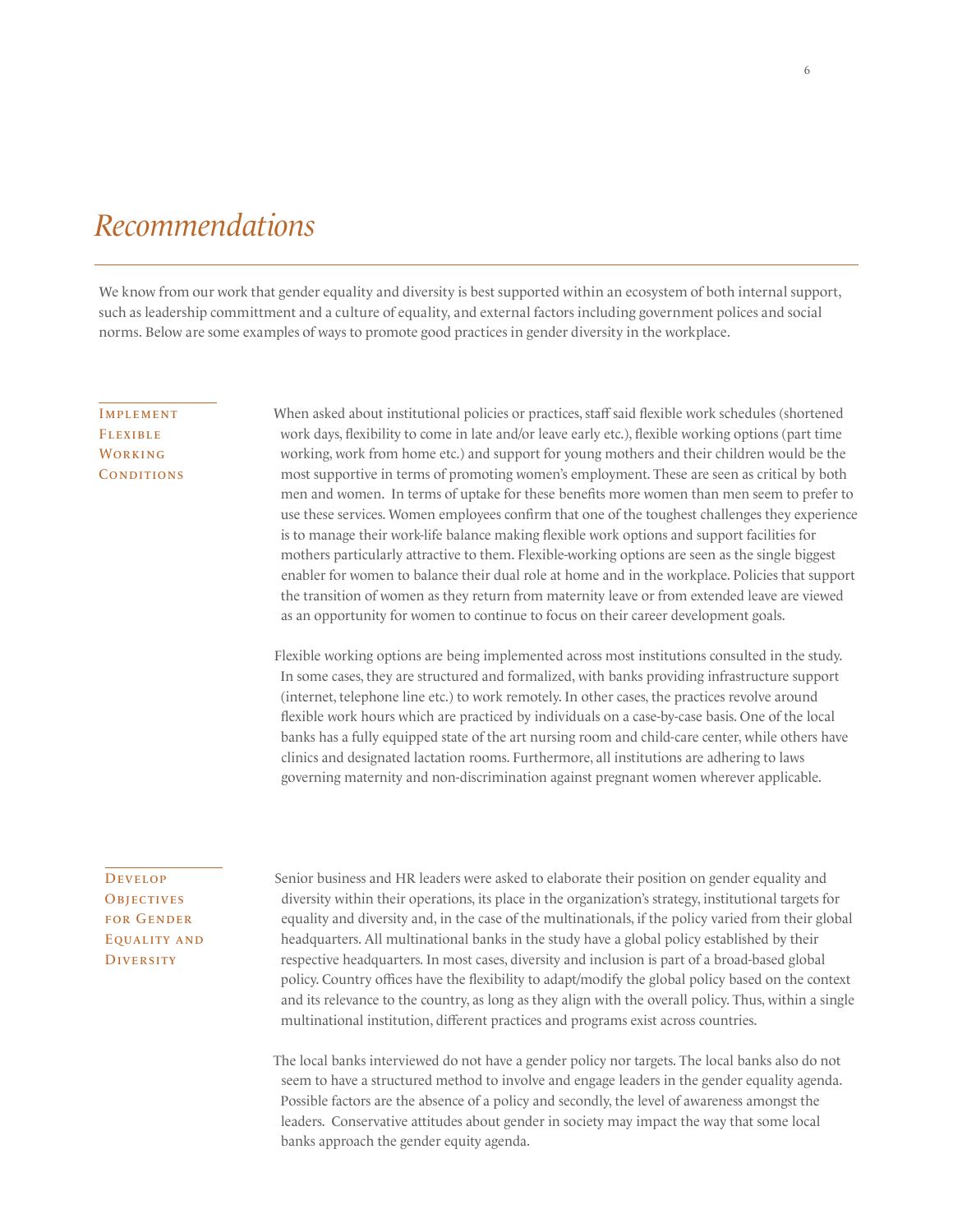In participating multinational banks, targets are set at the global level to increase women's representation in senior management. However, these targets are set specific to the context in the head quarter country, given low representation there. In one of the MNCs, there are targets for women's representation in the pool for hiring and promotion. As per the policy, women should be shortlisted along with men for all opportunities and open positions, particularly senior management positions. However, the outcome of placing a woman in the position depends on her capability and not her gender. Most banks confirmed that while they track the number of men and women in each function and level, the data is not used for regular decision-making. When extreme skews are discovered, action is taken by HR. In the case of the three countries of primary study (Vietnam, Cambodia and the Philippines), none of the multinational banks initiated action due to existing favorable gender ratios.

Neither the multinational banks nor the local banks perceive gender equality to be an issue within their institutions. However, the reasons for this position vary. Multinationals seem to understand the need for equality, which is also actively communicated through their global headquarters. In most of the multinational banks, equality forms a core aspect of their values and therefore is seen to translate into concrete action within the institutions. A feeling and experience of equality has also been substantiated by both men and women employees who believe they have been given equal opportunity and access at the workplace. Local banks participating in the research stated that they do not see the need to focus on gender because the number of women represented in their banks seems to indicate strong diversity and overall equity at the institutional level.

#### EXTERNAL FACTORS IMPACTING GENDER EQUALITY AND DIVERSITY: SOCIOCULTURAL NORMS

Across the five countries, overall economic growth, particularly in urban areas, is creating more job opportunities for women. Given the high cost of living in most urban centers, the need for a dual income is also seen as a necessity. Across the countries, we find societal expectations of women as primary homemakers and caregivers puts a burden on women to balance work and family priorities. Despite the relatively good diversity statistics within participating banks, there is recognition that women's primary caregiver role can impact their career progression and success. Some banks see women's dual burden as a genuine institutional challenge especially in resourcing their teams, resulting in unconscious bias against women during recruitment. This, could be a driver in the slight decline in the representation of women in more senior roles. One of the multinational banks has a program to address this unconscious bias in the hiring and promotion of women.

The older generation, especially both senior men and women leaders seem to accept this dual role as natural and do not see the two roles (managing careers and family) as conflicting. Senior women leaders in particular have evolved their own ways to deal with the challenges the dual role poses. They have been successful in overcoming their challenges primarily because of supportive work and home environments. The younger generation, however, seems to make a conscious choice to change the situation, expressing that responsibility within the household should be shared between working men and women. They see women as critical contributors to the economy and accept women's aspirations to pursue careers.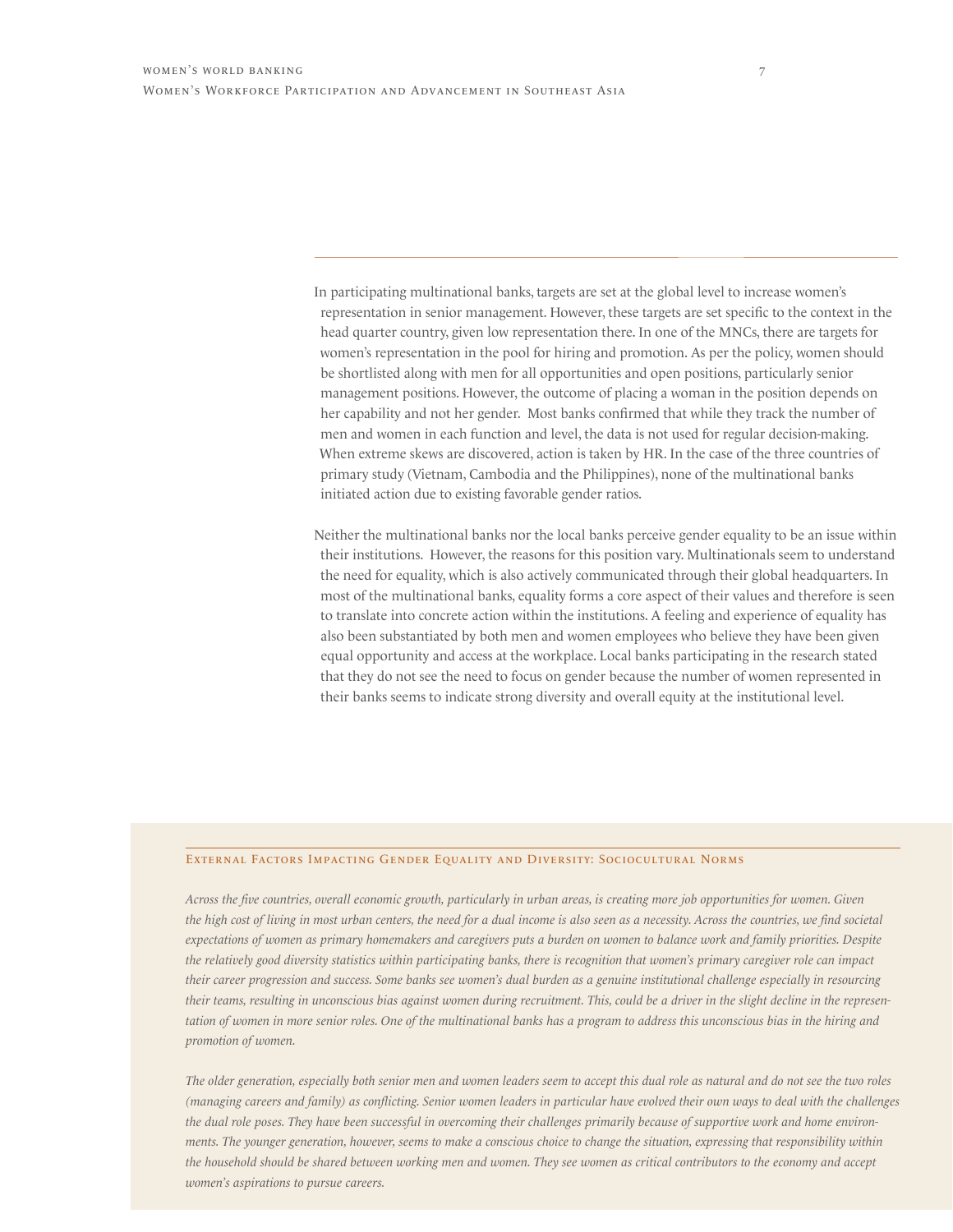### Recommendations

#### **STRENGTHEN LEADERSHIP** COMMITMENT TO GENDER DIVERSITY

Another important enabler to help women grow their careers is leadership development. It is worth noting that women-specific leadership programs are not deliberate in most banks. However, one of the multinational banks that has programs exclusively for women claimed about 70 percent of women (globally) had experienced career mobility on account of their participation. For the banks under study, recruitment, performance management, promotion and professional development were largely gender equal. A few notable exceptions include a specific policy to ensure that women are represented on interview panels and training on how to conduct bias-free interviews; and one multinational bank with leadership programs specifically for women.

Leaders play an important role in creating a culture that eliminates biases, generates awareness and ensures fair practices in hiring and promotion. The research confirmed the hypothesis that when multinational institutions have a culture that supports leadership development, gender diversity and equality it trickles down to the regional level without the use of targets or mandates. In contrast, diversity efforts in the local banks appear to arise more through an ad-hoc, bottom-up approach. As seen in one of the local banks, policies are created to meet the needs of employees (flexible working hours, child care facilities, and maternity leave more generous than regulated) and are not part of an institutional agenda. This is likely due, in part, to the fact that these institutions do not see the need for gender diversity and equality given the high representation of women. Additionally, the local banks do not seem to have a method to involve and engage leaders on gender diversity and equality issues and there is little awareness of the issue among leaders, especially in the traditional banks.

#### DIVERSE INSTITUTIONS DRIVE INNOVATION

More than one billion women globally do not have access to financial services. If financial institutions are to reach these potential clients they need to design innovative financial products, such as savings and insurance that meet the needs of women. As financial services become more widespread and markets become more competitive, even well-established financial institutions need to ensure they are prepared to meet the needs of low-income clients. Women's World Banking also knows from research that gender diversity within institutions allows them to better serve women. Women's World Banking's suite of leadership and diversity programs supports institutions as they develop new approaches to support financial inclusion through innovative financial products and services. The Leadership and Diversity for Innovation program is our flagship leadership offering. Through this one-year program a senior executive and a woman leader or high-potential female employee from 20 high-performing financial institutions across the globe will participate in parallel leadership programs to develop skills to successfully serve low-income women.

Each team identifies and solves a real-time challenge facing their institution, such as better serving existing clients, reaching new market segments or creating inclusive workplaces to attract and retain diverse talent. Women leaders focus on individual development to best contribute to the organization by honing and using their personal leadership style and skills including visioning, negotiation, managing difficult conversations and strategic relationship-building to achieve impact. In addition, each senior executive plays an important role as a sponsor, supporting the woman leader to develop her own leadership vision and bring her voice to the decision-making table.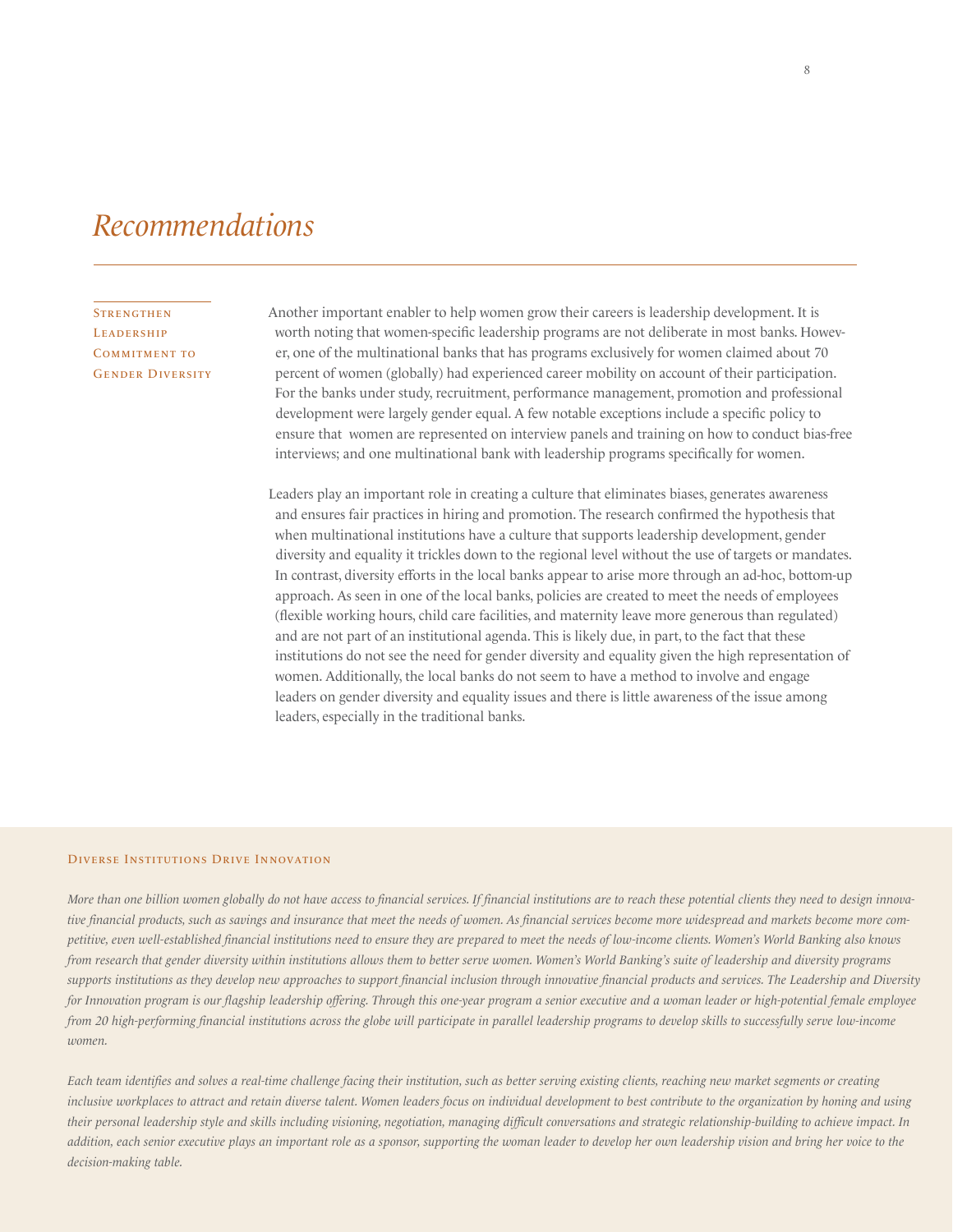## Spotlight on a Multinational Bank

As part of this research we interviewed 10 banks, both local and multinational. Below is a snapshot of one best-practice institution's policies and practices that support the advancement of women employees. All multinational banks in the study have a global policy however, country offices have the flexibility to adapt/modify the global policy based on the context and its relevance to the country, as long as they align with the overall policy.

| <b>Enabling Practices</b>                                                                                                                               | <b>Details of the Practices / Policies</b>                                                                                                                                                                                                                                                                                                                                                                                                                                                       |
|---------------------------------------------------------------------------------------------------------------------------------------------------------|--------------------------------------------------------------------------------------------------------------------------------------------------------------------------------------------------------------------------------------------------------------------------------------------------------------------------------------------------------------------------------------------------------------------------------------------------------------------------------------------------|
| <b>Recruitment Practices</b>                                                                                                                            | Inclusive hiring policy applicable to all diversities but with performance being the<br>first determinant                                                                                                                                                                                                                                                                                                                                                                                        |
|                                                                                                                                                         | Hiring managers trained to eliminate bias during the selection process (not<br>restricted to gender)                                                                                                                                                                                                                                                                                                                                                                                             |
| Performance management<br>practices                                                                                                                     | Multiple feedback mechanisms such as 360 appraisals and performance reviews<br>that help capture feedback for employees on their inclusiveness culture                                                                                                                                                                                                                                                                                                                                           |
| Promotion and career<br>enhancement                                                                                                                     | Process to ensure women are represented in the shortlisted pool of candidates for<br>all positions, especially at senior levels                                                                                                                                                                                                                                                                                                                                                                  |
| Leadership development,<br>training programs etc.                                                                                                       | Women Leadership Development Programs:<br>Program 1-1 week program for high potentials in senior roles<br>Program 2 - long duration program for senior VPs and directors<br>In the Philippines: Leadership training for both men and women on ethics and<br>respect at the workplace which includes a focus on diversity and inclusion and<br>addressing biases                                                                                                                                  |
| Flexibility (leave, flexi-time,<br>part-time work etc.);<br>Working mother support<br>(Maternity benefits,<br>facilities for nursing and<br>child care) | Structured program for flexible working conditions including IT support<br>In Vietnam: One month's additional maternity leave with pay for women, over and<br>above maternity compensation required by law                                                                                                                                                                                                                                                                                       |
| Other practices that<br>support women                                                                                                                   | In the Philippines: Women's networks centered around 4 pillars of family, wellness,<br>personal and professional development and social responsibility; include<br>- Panel discussion by senior leaders<br>- Wellness and fitness chats<br>- Breakfast with the CEO<br>- Guest speaker sessions on breast-feeding, parenting etc.<br>In Vietnam: Informal group of senior women who meet to discuss issues about<br>work-life balance, family issues, coping with work post maternity break etc. |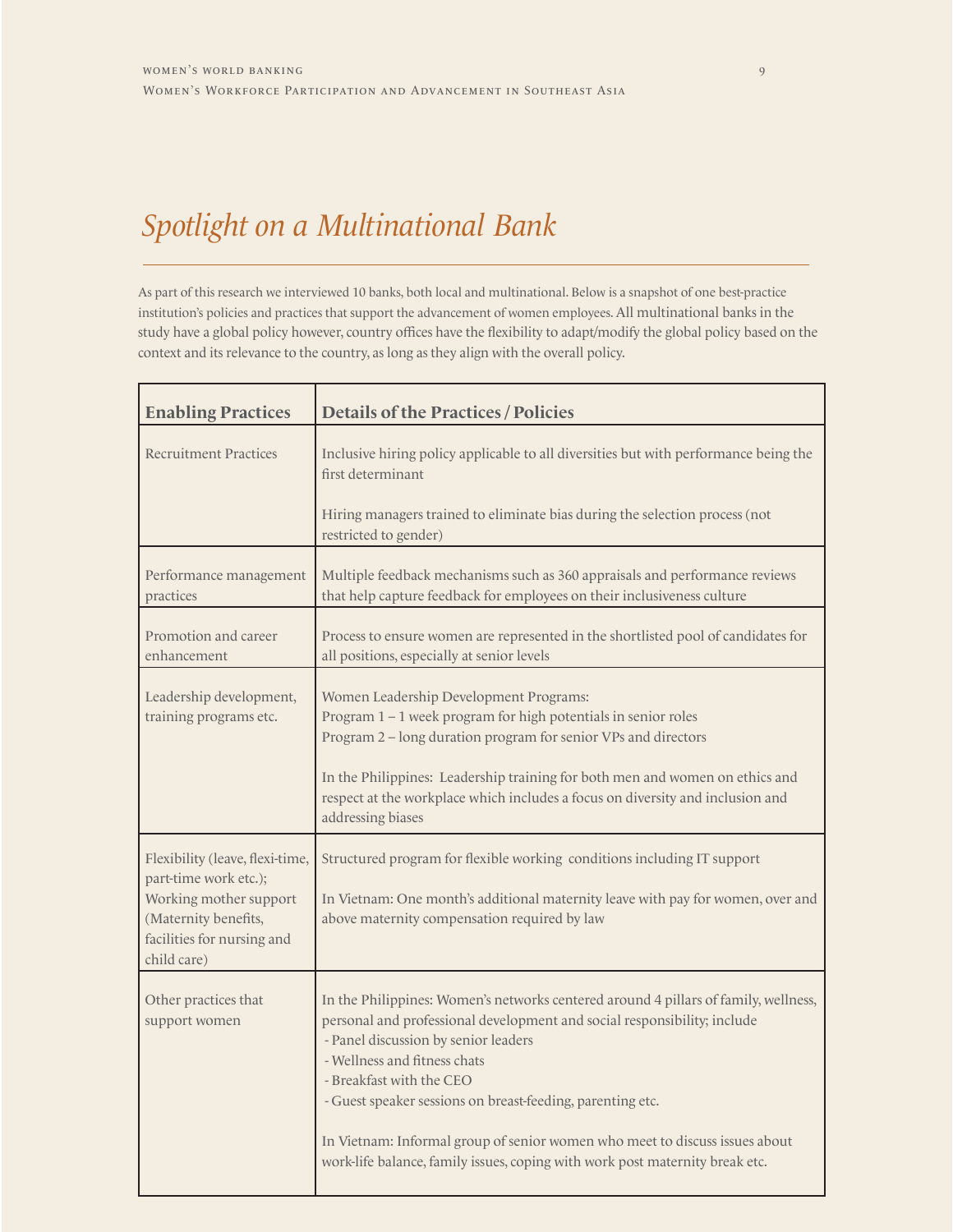**STRENGTHEN** THE ENABLING ENVIRONMENT THAT PROMOTES WOMEN'S EMPLOYMENT

The five countries have incorporated women's workforce participation in their national agenda to varying degrees. For example, given its relatively advanced position both economically and with relation to women's issues, the Philippines is by far the most gender equal, with progressive policies and gender incorporated in the national budget and economic indicators. In Myanmar, the government is more focused on anti-trafficking and violence against women.

No country has made a legal provision to allow for flexible or part-time schedule work timings, one of the key factors that allow women and men to maintain a work-home balance.

In Myanmar and Cambodia, the financial sector is still in a nascent stage of development with very limited presence of multinational banks. Data on local banks is limited, even more so on bank policies and practices related to gender diversity and equality.

The Philippines, Indonesia and Vietnam have a clear awareness of diversity and inclusion practices at the national and regulatory level, with varying degrees of implementation. While gender diversity and equality within the workplace is not perceived to be an issue by any of the participating banks, the data indicates that there is an opportunity to improve the situation for women employees, particularly in Indonesia.

COLLECT AND SHARE DATA TO DRIVE AWARENESS OF GENDER DIVERSITY AND EQUALITY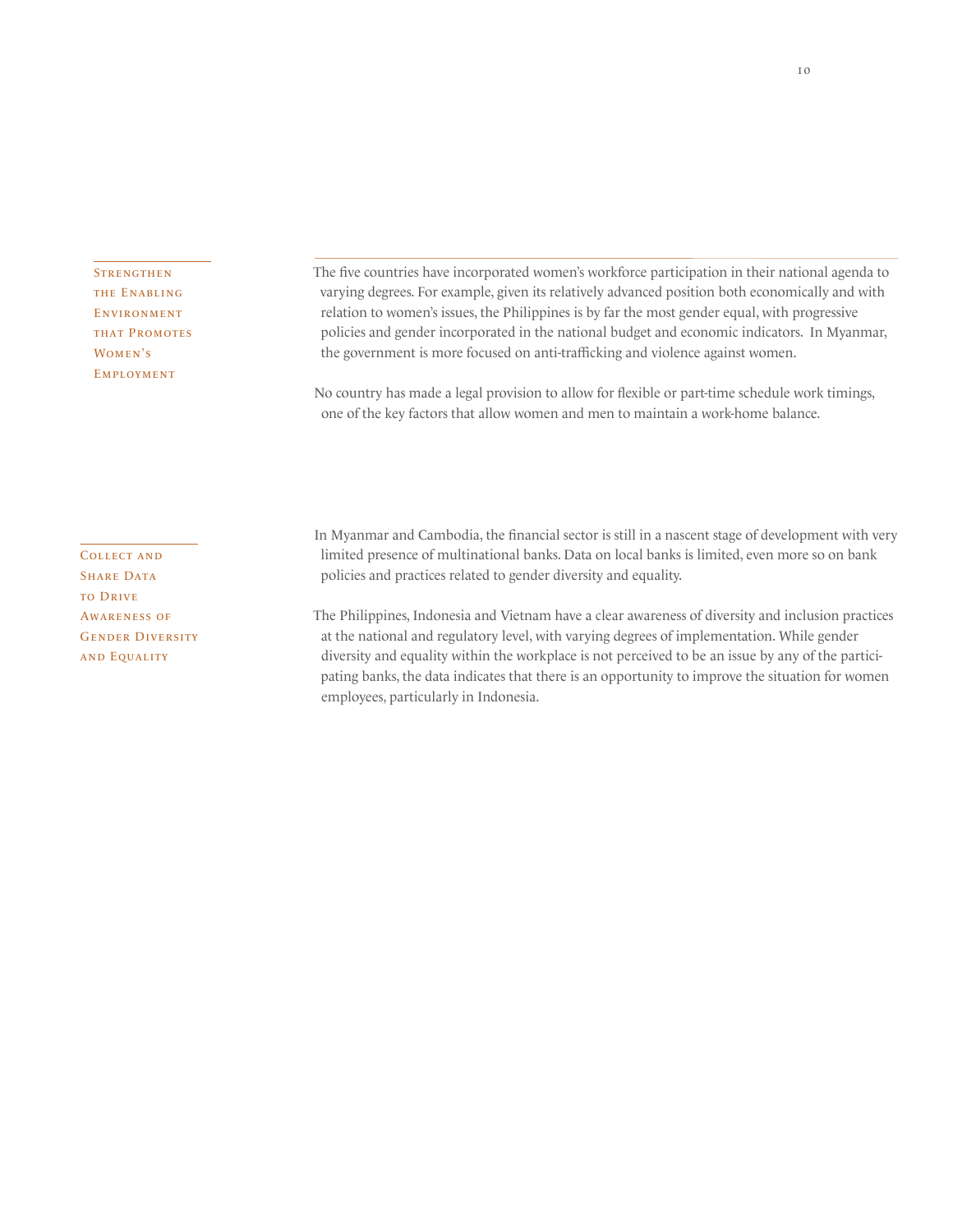

## Looking Forward

Women's World Banking continues to work with its network and partners to better understand the challenges and barriers that keep women from reaching parity in the workforce. Through our organizational gender diversity assessments we work with institutional leaders to evaluate how their organization is attracting, retaining and developing diverse talent. Women's World Banking supports organizations to develop a gender diversity scorecard and to implement the strategies necessary to become an employer of choice for women. These assessments and our research projects will continue to build the case for the importance of diverse institutions in closing the gender gap in access to financial services.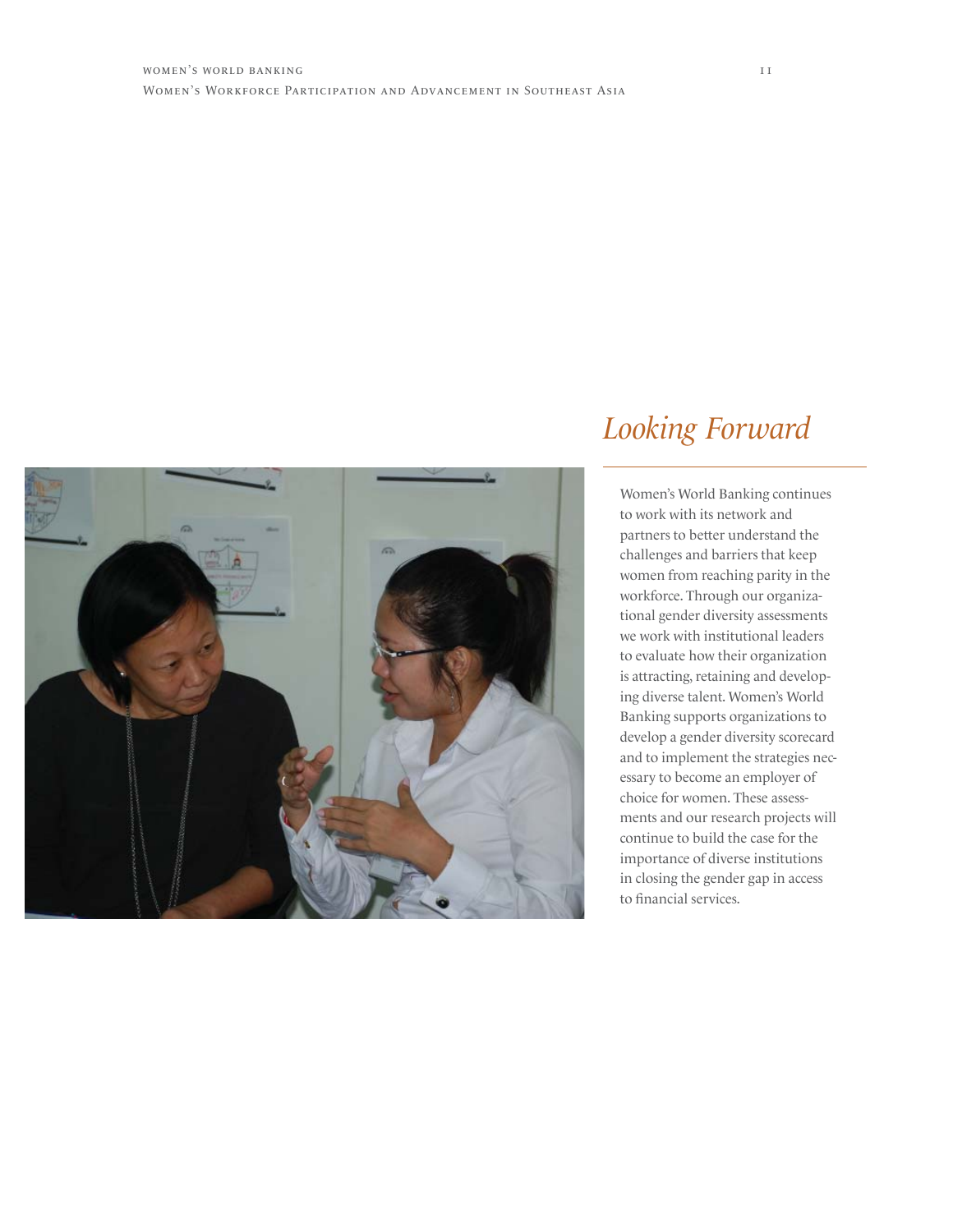#### CHARACTERISTICS OF FINANCIAL INSTITUTIONS THAT SUPPORT WOMEN LEADERS

- 1. Vision and strategic plan for gender diversity; in order to succeed, diversity must be championed by the senior leadership team as a strategic business imperative
- 2. Strategy for diversity that includes targets for the desired percentage of men and women throughout the organization but also maintains a commitment to finding the right talent and best fit for each position
- 3. Tracking and monitoring of key diversity statistics including hiring, promotions, percentage of men and women at all levels, as well as gender-disaggregated satisfaction and exit data
- 4. Broad and consistent communication about the importance of gender diversity beyond senior management using all channels to communicate concepts of equality and women rights; use of social media to influence the younger generation and achieve long-term change
- 5. Policies and programs that support, and are appealing to, both men and women including clear, gender-neutral career development planning that allows employees to envision their growth
- 6. Awareness that equal opportunity is not always gender-sensitive
- 7. Training in technical and management skills that are equally available and equally accessible to men and women staff
- 8. Coaching, mentoring and sponsorship opportunities, either from senior members of the leadership team or through external networks or other resources
- 9. Gender-sensitivity training; both women and men may have internal biases and training can help to reveal and diminish these biases
- 10. Policies that protect everyone and clear, safe mechanisms for reporting violations
- 11. Work-life balance programs including flexible hours or remote arrangements where possible
- 12. Strategies for business continuity during maternity or paternity leave for smoother transitions out of and back into the office
- 13. Assertiveness and communication training for women to build self-confidence among women staff, help them to recognize their potential and communicate in a way that gets their ideas noticed by colleagues
- 14. An inclusive culture in which people are living the value of diversity in their daily decisions,speech and interactions and desired behavior is rewarded and disruptive behavior is eliminated

This list was developed by Women's World Banking's Leadership Community, a space where leaders of financial institutions can practice continuous learning and reflection, build supportive relationships with peer leaders, share successes and challenges and practice new behaviors.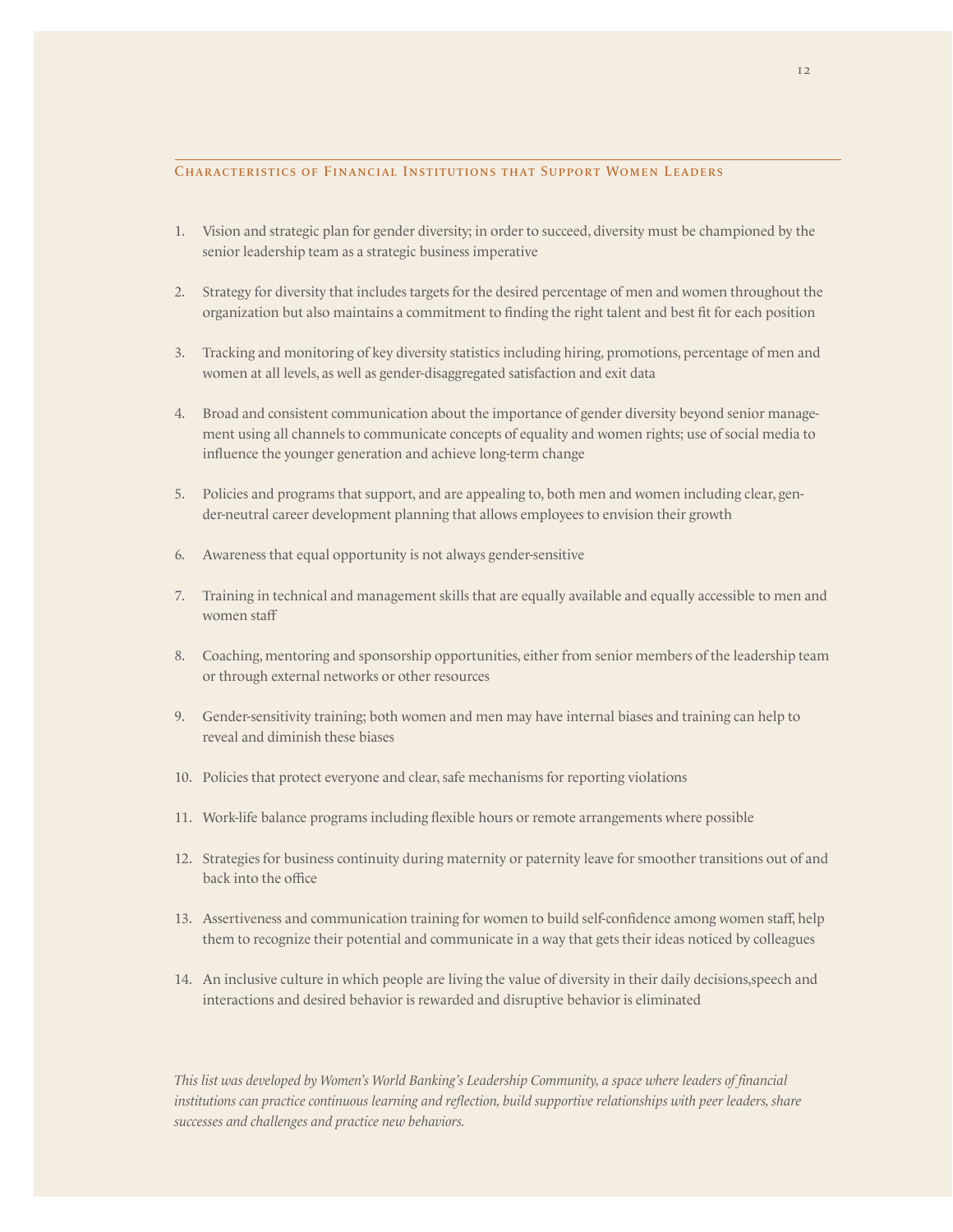